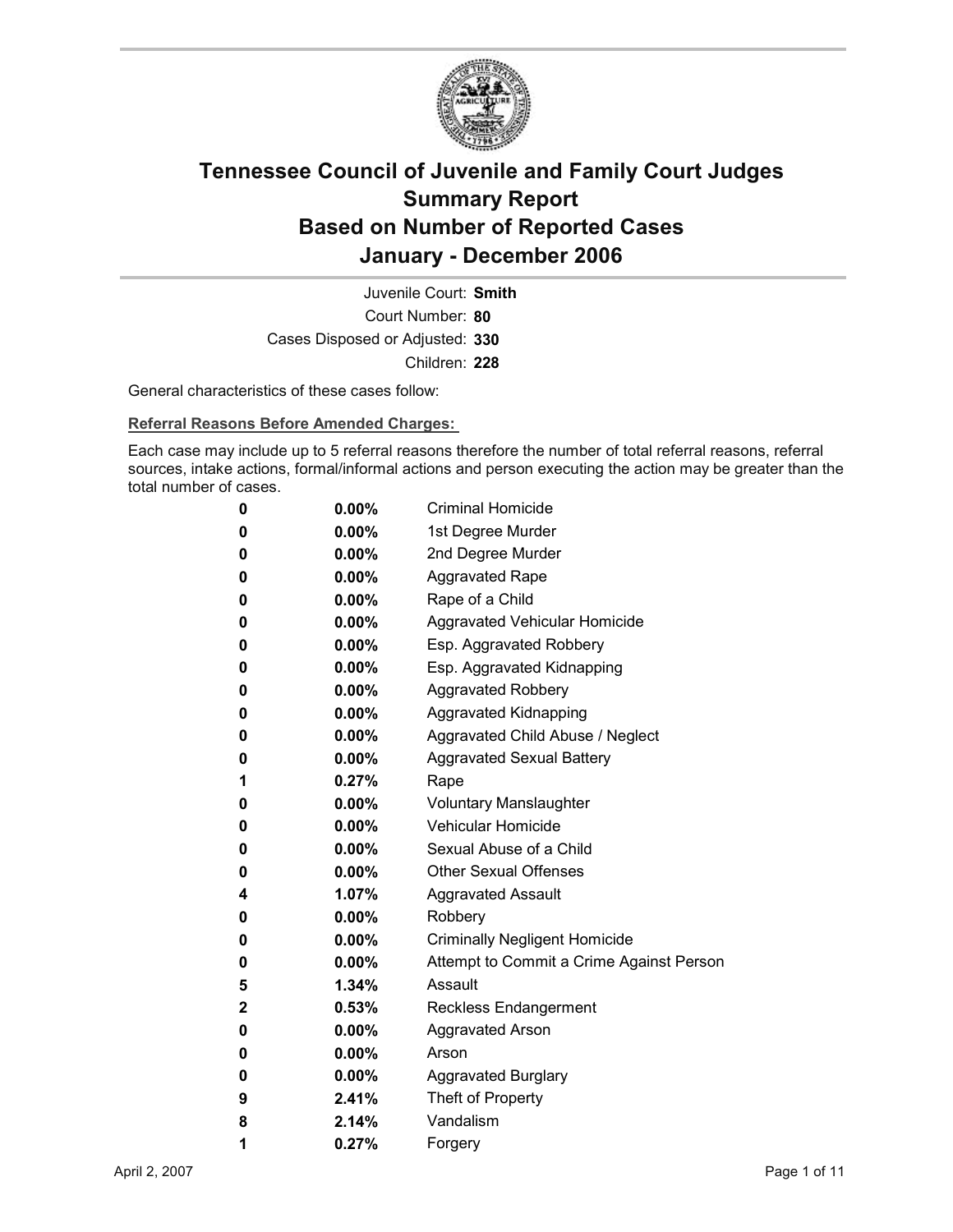

Court Number: **80** Juvenile Court: **Smith** Cases Disposed or Adjusted: **330** Children: **228**

### **Referral Reasons Before Amended Charges:**

Each case may include up to 5 referral reasons therefore the number of total referral reasons, referral sources, intake actions, formal/informal actions and person executing the action may be greater than the total number of cases.

| 0            | 0.00%    | <b>Worthless Checks</b>                                     |
|--------------|----------|-------------------------------------------------------------|
| 0            | $0.00\%$ | Illegal Possession / Fraudulent Use of Credit / Debit Cards |
| 1            | 0.27%    | <b>Burglary</b>                                             |
| 0            | $0.00\%$ | Unauthorized Use of a Vehicle                               |
| 0            | $0.00\%$ | <b>Cruelty to Animals</b>                                   |
| 0            | $0.00\%$ | Sale of Controlled Substances                               |
| 9            | 2.41%    | Other Drug Offenses                                         |
| 6            | 1.60%    | Possession of Controlled Substances                         |
| 0            | $0.00\%$ | <b>Criminal Attempt</b>                                     |
| 0            | $0.00\%$ | Carrying Weapons on School Property                         |
| 0            | $0.00\%$ | Unlawful Carrying / Possession of a Weapon                  |
| 1            | 0.27%    | <b>Evading Arrest</b>                                       |
| 0            | $0.00\%$ | <b>Escape</b>                                               |
| 0            | $0.00\%$ | Driving Under Influence (DUI)                               |
| 8            | 2.14%    | Possession / Consumption of Alcohol                         |
| $\mathbf{2}$ | 0.53%    | Resisting Stop, Frisk, Halt, Arrest or Search               |
| 0            | $0.00\%$ | <b>Aggravated Criminal Trespass</b>                         |
| $\mathbf{2}$ | 0.53%    | Harassment                                                  |
| 0            | 0.00%    | Failure to Appear                                           |
| 0            | $0.00\%$ | Filing a False Police Report                                |
| 0            | $0.00\%$ | Criminal Impersonation                                      |
| 4            | 1.07%    | <b>Disorderly Conduct</b>                                   |
| 4            | 1.07%    | <b>Criminal Trespass</b>                                    |
| $\mathbf{2}$ | 0.53%    | <b>Public Intoxication</b>                                  |
| 0            | $0.00\%$ | Gambling                                                    |
| 64           | 17.11%   | <b>Traffic</b>                                              |
| 0            | 0.00%    | <b>Local Ordinances</b>                                     |
| 0            | $0.00\%$ | Violation of Wildlife Regulations                           |
| 0            | 0.00%    | Contempt of Court                                           |
| $\mathbf{2}$ | 0.53%    | Violation of Probation                                      |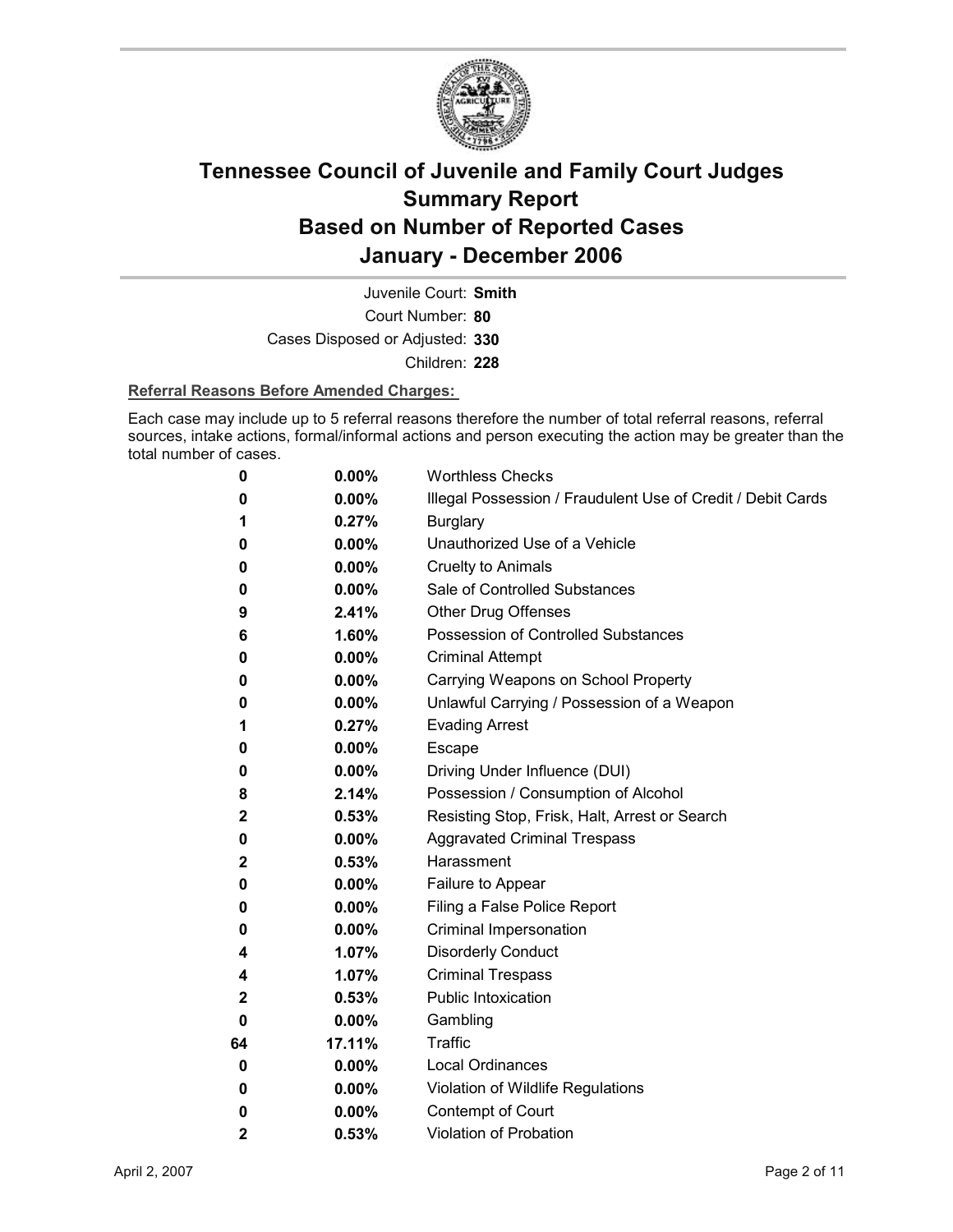

Court Number: **80** Juvenile Court: **Smith** Cases Disposed or Adjusted: **330** Children: **228**

### **Referral Reasons Before Amended Charges:**

Each case may include up to 5 referral reasons therefore the number of total referral reasons, referral sources, intake actions, formal/informal actions and person executing the action may be greater than the total number of cases.

| 23           | 6.15%    | Truancy                               |
|--------------|----------|---------------------------------------|
| $\mathbf{2}$ | 0.53%    | In-State Runaway                      |
| 0            | 0.00%    | Out-of-State Runaway                  |
| $\bf{0}$     | $0.00\%$ | Possession of Tobacco Products        |
| 1            | 0.27%    | Violation of a Valid Court Order      |
| 9            | 2.41%    | Violation of Curfew                   |
| 0            | 0.00%    | Sexually Abused Child                 |
| $\bf{0}$     | 0.00%    | <b>Physically Abused Child</b>        |
| 40           | 10.70%   | Dependency / Neglect                  |
| 4            | 1.07%    | <b>Termination of Parental Rights</b> |
| 0            | 0.00%    | Violation of Pretrial Diversion       |
| $\bf{0}$     | 0.00%    | Violation of Informal Adjustment      |
| 115          | 30.75%   | <b>Judicial Review</b>                |
| 0            | 0.00%    | <b>Administrative Review</b>          |
| 0            | $0.00\%$ | <b>Foster Care Review</b>             |
| 28           | 7.49%    | Custody                               |
| 0            | 0.00%    | Visitation                            |
| 0            | 0.00%    | Paternity / Legitimation              |
| $\mathbf 2$  | 0.53%    | Child Support                         |
| 0            | $0.00\%$ | <b>Request for Medical Treatment</b>  |
| 0            | 0.00%    | <b>Consent to Marry</b>               |
| 0            | 0.00%    | Other                                 |
| 374          | 100.00%  | <b>Total Referrals</b>                |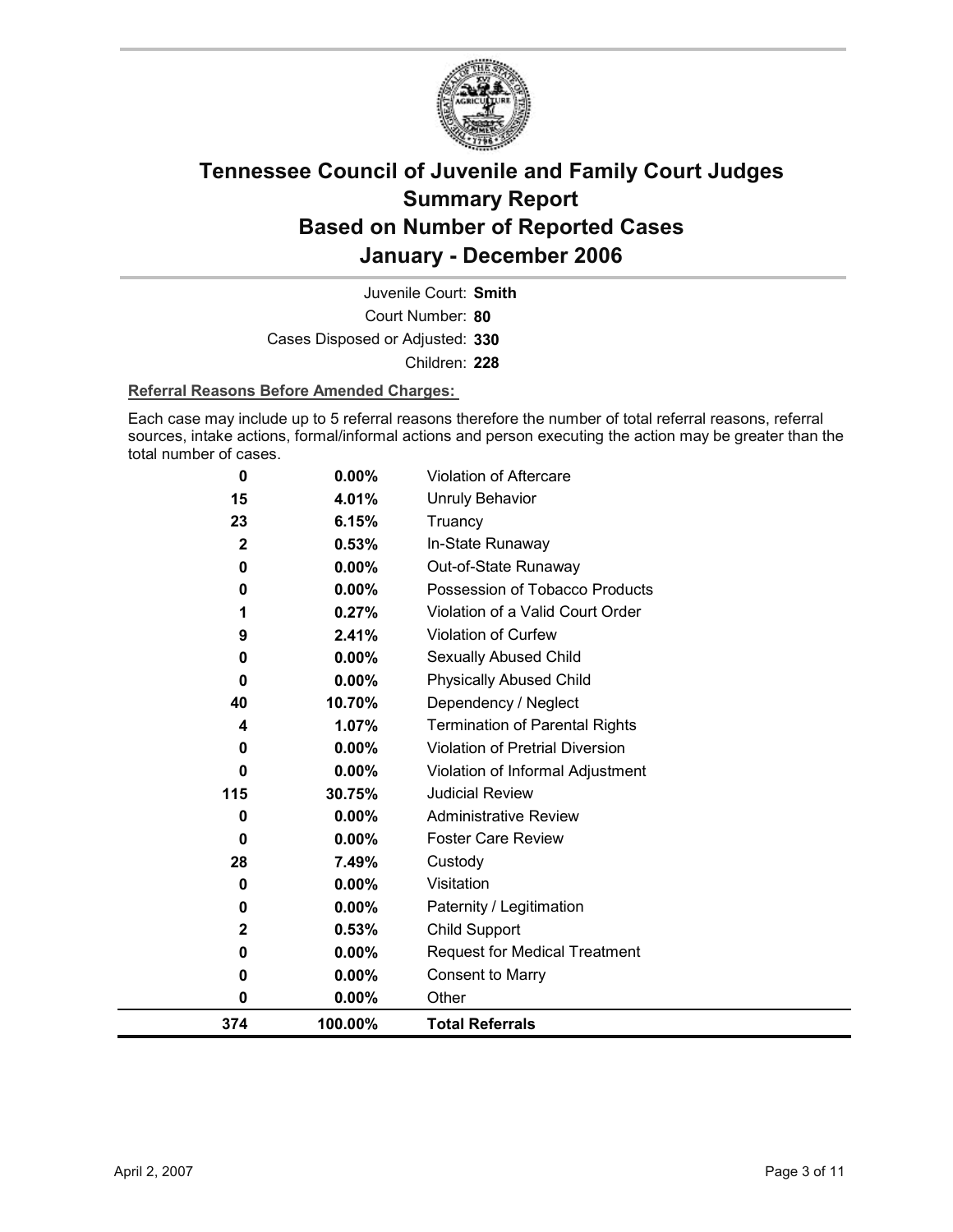

|                             |                                 | Juvenile Court: Smith             |  |
|-----------------------------|---------------------------------|-----------------------------------|--|
|                             |                                 | Court Number: 80                  |  |
|                             | Cases Disposed or Adjusted: 330 |                                   |  |
|                             |                                 | Children: 228                     |  |
| Referral Sources: 1         |                                 |                                   |  |
| 126                         | 33.69%                          | Law Enforcement                   |  |
| 28                          | 7.49%                           | Parents                           |  |
| 11                          | 2.94%                           | Relatives                         |  |
| $\mathbf 0$                 | 0.00%                           | Self                              |  |
| 23                          | 6.15%                           | School                            |  |
| $\bf{0}$                    | 0.00%                           | <b>CSA</b>                        |  |
| 51                          | 13.64%                          | <b>DCS</b>                        |  |
| $\bf{0}$                    | 0.00%                           | Other State Department            |  |
| $\mathbf 0$                 | 0.00%                           | <b>District Attorney's Office</b> |  |
| 113                         | 30.21%                          | <b>Court Staff</b>                |  |
| 0                           | 0.00%                           | Social Agency                     |  |
| $\overline{7}$              | 1.87%                           | <b>Other Court</b>                |  |
| 15                          | 4.01%                           | Victim                            |  |
| 0                           | 0.00%                           | Child & Parent                    |  |
| 0                           | 0.00%                           | Hospital                          |  |
| 0                           | 0.00%                           | Unknown                           |  |
| $\mathbf 0$                 | 0.00%                           | Other                             |  |
| 374                         | 100.00%                         | <b>Total Referral Sources</b>     |  |
| Age of Child at Referral: 2 |                                 |                                   |  |

**Age of Child at Referral: 2**

| 228 | 100.00%  | <b>Total Child Count</b> |  |
|-----|----------|--------------------------|--|
| 0   | $0.00\%$ | Unknown / Not Reported   |  |
| 0   | $0.00\%$ | Ages 19 and Over         |  |
| 64  | 28.07%   | Ages 17 through 18       |  |
| 59  | 25.88%   | Ages 15 through 16       |  |
| 27  | 11.84%   | Ages 13 through 14       |  |
| 12  | 5.26%    | Ages 11 through 12       |  |
| 66  | 28.95%   | Ages 10 and Under        |  |
|     |          |                          |  |

 $1$  If different than number of Referral Reasons (374), verify accuracy of your court's data.

<sup>2</sup> One child could be counted in multiple categories, verify accuracy of your court's data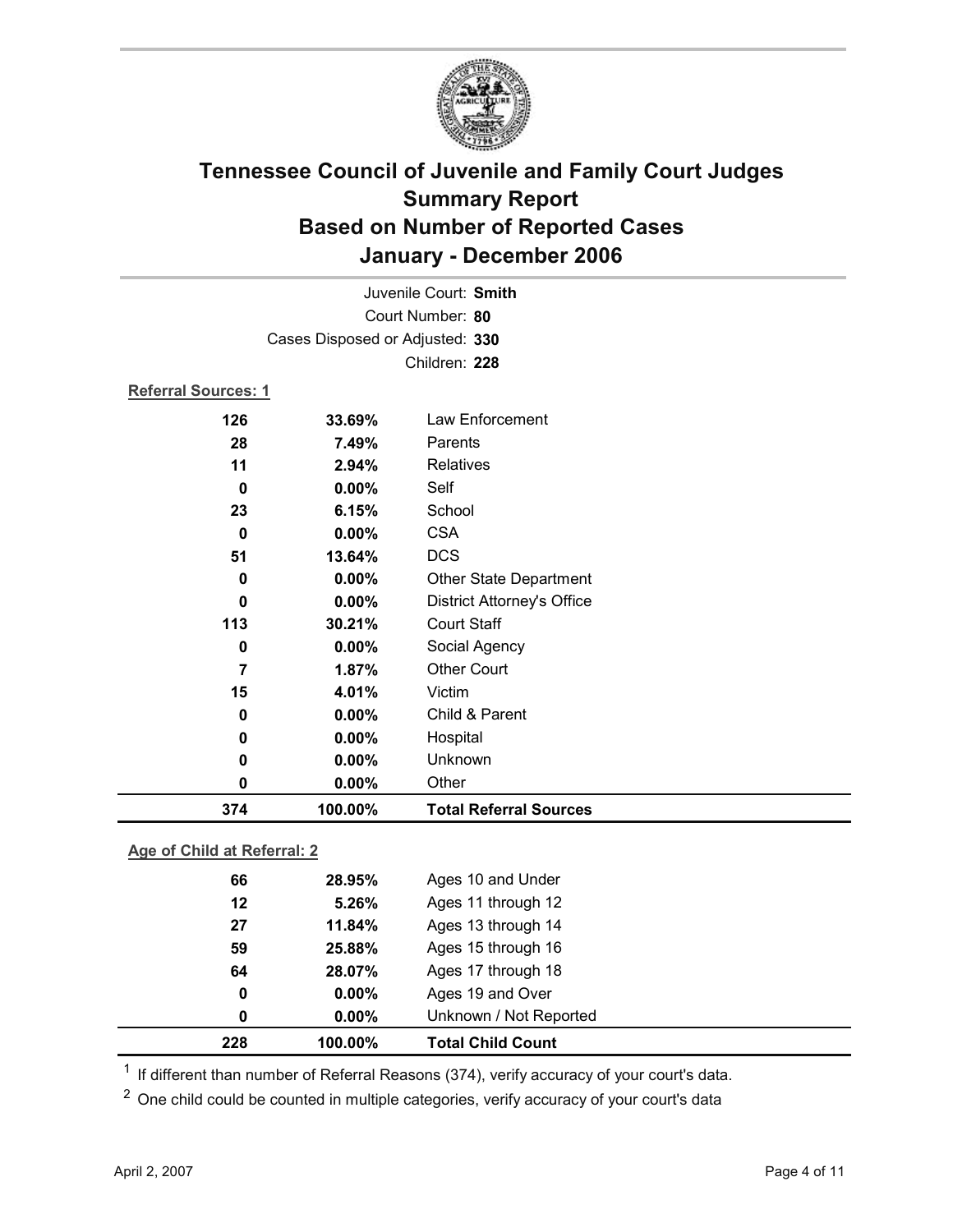

| Juvenile Court: Smith                   |         |                          |  |
|-----------------------------------------|---------|--------------------------|--|
| Court Number: 80                        |         |                          |  |
| Cases Disposed or Adjusted: 330         |         |                          |  |
|                                         |         | Children: 228            |  |
| Sex of Child: 1                         |         |                          |  |
| 133                                     | 58.33%  | Male                     |  |
| 95                                      | 41.67%  | Female                   |  |
| $\mathbf 0$                             | 0.00%   | Unknown                  |  |
| 228                                     | 100.00% | <b>Total Child Count</b> |  |
| Race of Child: 1                        |         |                          |  |
| 213                                     | 93.42%  | White                    |  |
| 9                                       | 3.95%   | African American         |  |
| 0                                       | 0.00%   | Native American          |  |
| 0                                       | 0.00%   | Asian                    |  |
| 5                                       | 2.19%   | Mixed                    |  |
| 1                                       | 0.44%   | Unknown                  |  |
| 228                                     | 100.00% | <b>Total Child Count</b> |  |
| <b>Hispanic Origin: 1</b>               |         |                          |  |
| 4                                       | 1.75%   | Yes                      |  |
| 224                                     | 98.25%  | No                       |  |
| $\mathbf 0$                             | 0.00%   | Unknown                  |  |
| 228                                     | 100.00% | <b>Total Child Count</b> |  |
| <b>School Enrollment of Children: 1</b> |         |                          |  |
| 188                                     | 82.46%  | Yes                      |  |
| 40                                      | 17.54%  | No                       |  |
| $\mathbf 0$                             | 0.00%   | Unknown                  |  |
| 228                                     | 100.00% | <b>Total Child Count</b> |  |

 $1$  One child could be counted in multiple categories, verify accuracy of your court's data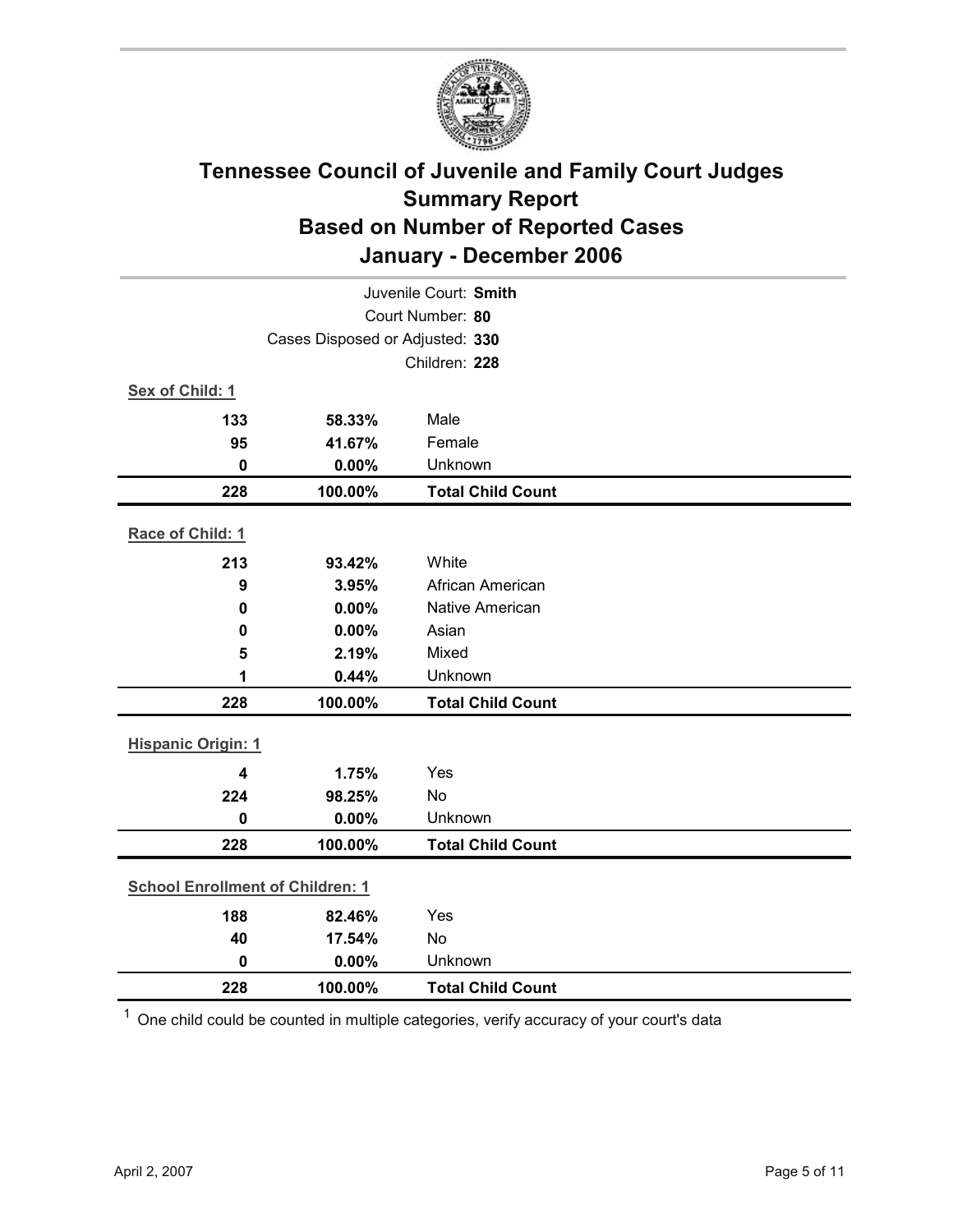

Court Number: **80** Juvenile Court: **Smith** Cases Disposed or Adjusted: **330** Children: **228**

**Living Arrangement of Child at Time of Referral: 1**

| 228          | 100.00%  | <b>Total Child Count</b>     |
|--------------|----------|------------------------------|
| 0            | 0.00%    | Other                        |
| 0            | $0.00\%$ | Unknown                      |
| 0            | $0.00\%$ | Independent                  |
| 0            | $0.00\%$ | In an Institution            |
| $\mathbf{2}$ | 0.88%    | In a Residential Center      |
| 1            | 0.44%    | In a Group Home              |
| 46           | 20.18%   | With Foster Family           |
| 0            | $0.00\%$ | <b>With Adoptive Parents</b> |
| 37           | 16.23%   | <b>With Relatives</b>        |
| 19           | 8.33%    | With Father                  |
| 51           | 22.37%   | <b>With Mother</b>           |
| 24           | 10.53%   | With Mother and Stepfather   |
| 12           | $5.26\%$ | With Father and Stepmother   |
| 36           | 15.79%   | With Both Biological Parents |
|              |          |                              |

### **Type of Detention: 2**

| 330 | 100.00%  | <b>Total Detention Count</b> |  |
|-----|----------|------------------------------|--|
| 0   | $0.00\%$ | Other                        |  |
| 327 | 99.09%   | Does Not Apply               |  |
| 0   | $0.00\%$ | <b>Unknown</b>               |  |
| 0   | $0.00\%$ | <b>Psychiatric Hospital</b>  |  |
| 0   | $0.00\%$ | Jail - No Separation         |  |
| 0   | $0.00\%$ | Jail - Partial Separation    |  |
| 0   | $0.00\%$ | Jail - Complete Separation   |  |
| 3   | 0.91%    | Juvenile Detention Facility  |  |
| 0   | $0.00\%$ | Non-Secure Placement         |  |
|     |          |                              |  |

 $<sup>1</sup>$  One child could be counted in multiple categories, verify accuracy of your court's data</sup>

 $2$  If different than number of Cases (330) verify accuracy of your court's data.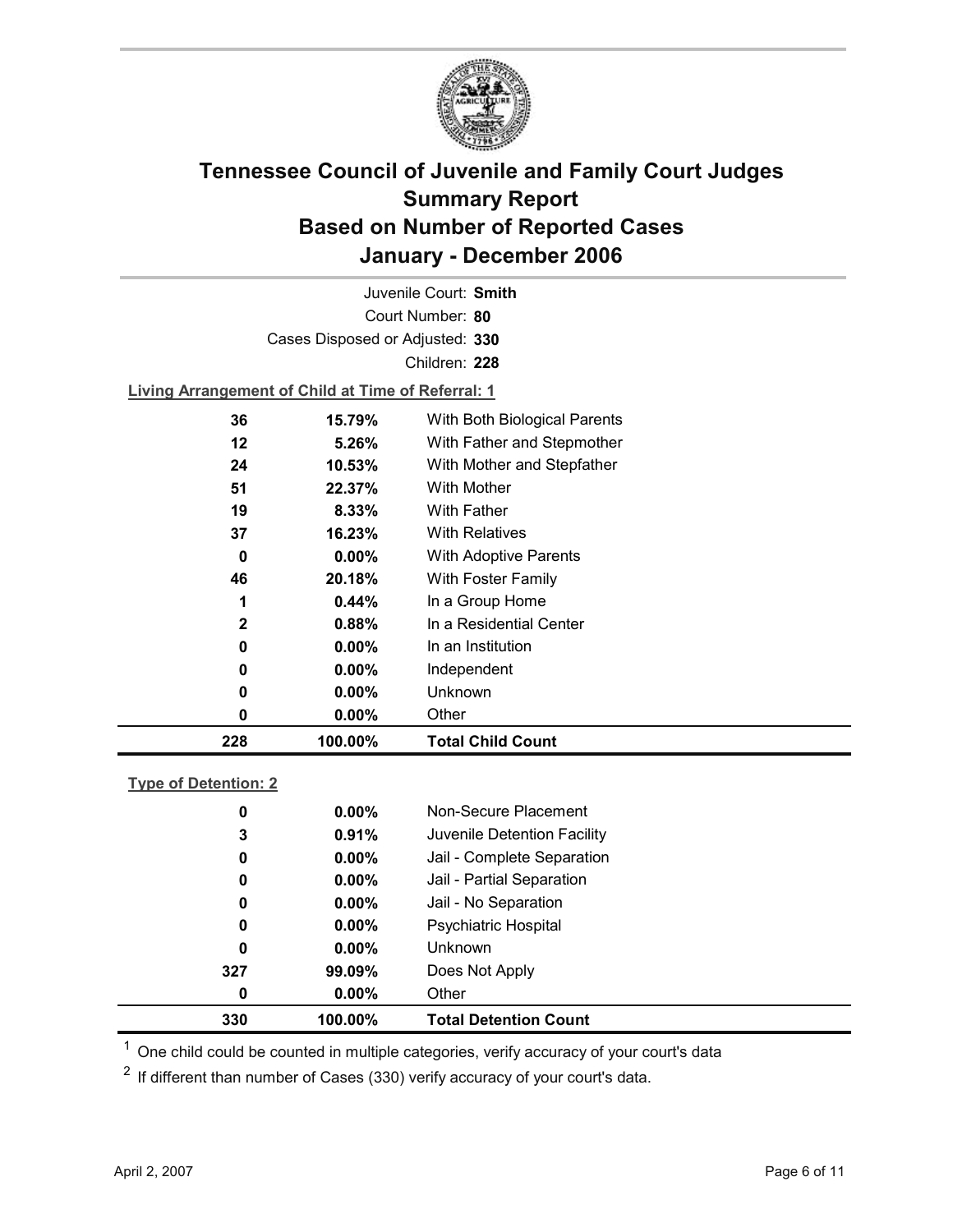

| Juvenile Court: Smith           |                                                    |                                            |  |  |
|---------------------------------|----------------------------------------------------|--------------------------------------------|--|--|
|                                 | Court Number: 80                                   |                                            |  |  |
| Cases Disposed or Adjusted: 330 |                                                    |                                            |  |  |
|                                 |                                                    | Children: 228                              |  |  |
|                                 | <b>Placement After Secure Detention Hearing: 1</b> |                                            |  |  |
| $\mathbf 2$                     | 0.61%                                              | Returned to Prior Living Arrangement       |  |  |
| 1                               | 0.30%                                              | Juvenile Detention Facility                |  |  |
| 0                               | 0.00%                                              | Jail                                       |  |  |
| 0                               | 0.00%                                              | Shelter / Group Home                       |  |  |
| 0                               | $0.00\%$                                           | <b>Foster Family Home</b>                  |  |  |
| 0                               | 0.00%                                              | Psychiatric Hospital                       |  |  |
| 0                               | 0.00%                                              | Unknown / Not Reported                     |  |  |
| 327                             | 99.09%                                             | Does Not Apply                             |  |  |
| 0                               | 0.00%                                              | Other                                      |  |  |
|                                 |                                                    |                                            |  |  |
| 330                             | 100.00%                                            | <b>Total Placement Count</b>               |  |  |
|                                 |                                                    |                                            |  |  |
| <b>Intake Actions: 2</b>        |                                                    |                                            |  |  |
| 188                             | 50.27%                                             | <b>Petition Filed</b>                      |  |  |
| 8                               | 2.14%                                              | <b>Motion Filed</b>                        |  |  |
| 61                              | 16.31%                                             | <b>Citation Processed</b>                  |  |  |
| $\bf{0}$                        | 0.00%                                              | Notification of Paternity Processed        |  |  |
| 117                             | 31.28%                                             | Scheduling of Judicial Review              |  |  |
| 0                               | $0.00\%$                                           | <b>Scheduling of Administrative Review</b> |  |  |
| 0                               | 0.00%                                              | Scheduling of Foster Care Review           |  |  |
| 0                               | 0.00%                                              | <b>Unknown</b>                             |  |  |
| 0                               | 0.00%                                              | Does Not Apply                             |  |  |
| 0<br>374                        | 0.00%<br>100.00%                                   | Other<br><b>Total Intake Count</b>         |  |  |

 $1$  If different than number of Cases (330) verify accuracy of your court's data.

 $2$  If different than number of Referral Reasons (374), verify accuracy of your court's data.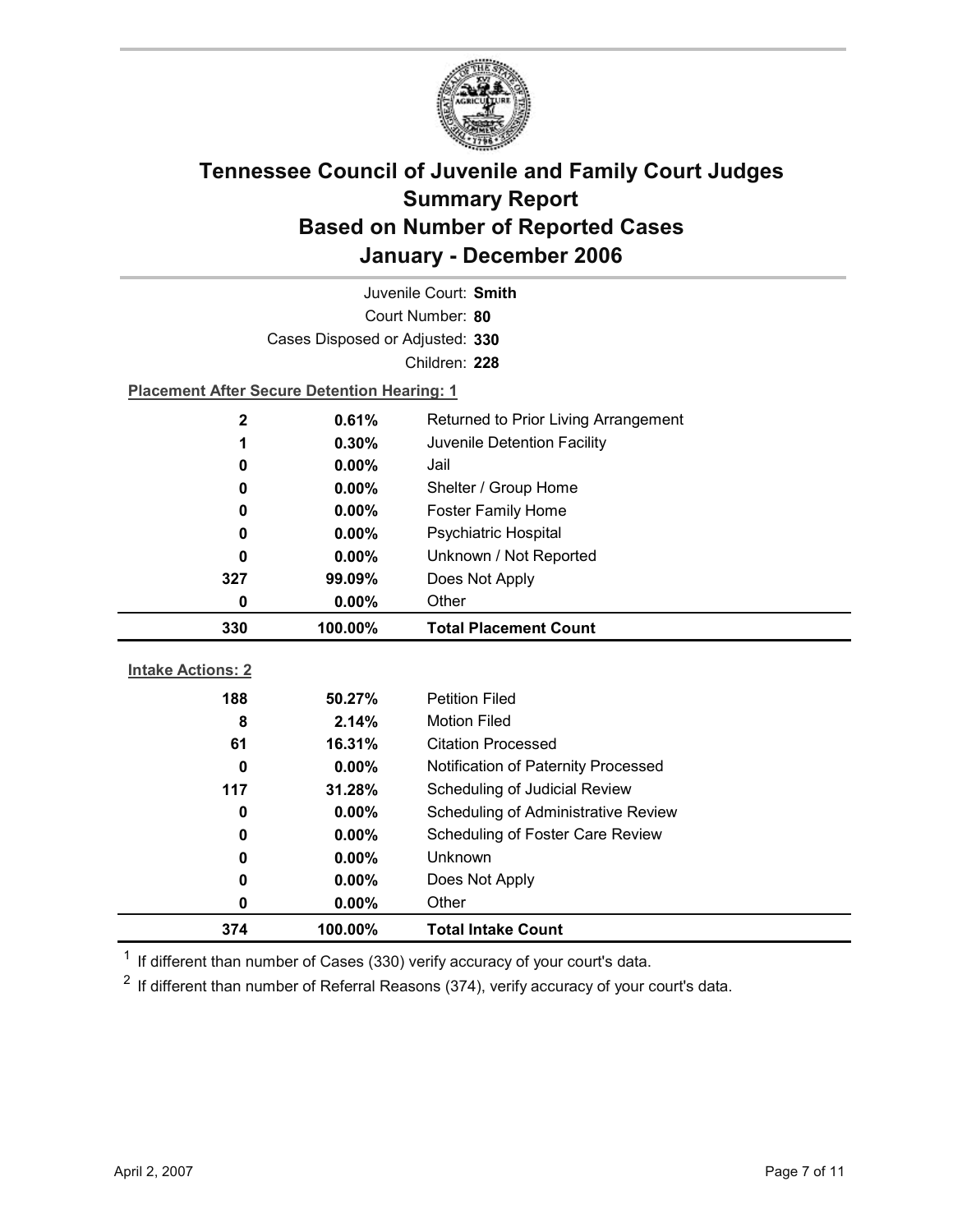

Court Number: **80** Juvenile Court: **Smith** Cases Disposed or Adjusted: **330** Children: **228**

### **Last Grade Completed by Child: 1**

| 37                                      | 16.23%  | Too Young for School         |
|-----------------------------------------|---------|------------------------------|
| 0                                       | 0.00%   | Preschool                    |
| $\mathbf 0$                             | 0.00%   | Kindergarten                 |
| $\mathbf 2$                             | 0.88%   | 1st Grade                    |
| $\bf{0}$                                | 0.00%   | 2nd Grade                    |
| $\mathbf{2}$                            | 0.88%   | 3rd Grade                    |
| 3                                       | 1.32%   | 4th Grade                    |
| 4                                       | 1.75%   | 5th Grade                    |
| 1                                       | 0.44%   | 6th Grade                    |
| $6\phantom{1}6$                         | 2.63%   | 7th Grade                    |
| 25                                      | 10.96%  | 8th Grade                    |
| 24                                      | 10.53%  | 9th Grade                    |
| 40                                      | 17.54%  | 10th Grade                   |
| 23                                      | 10.09%  | 11th Grade                   |
| $\mathbf{2}$                            | 0.88%   | 12th Grade                   |
| $\pmb{0}$                               | 0.00%   | Non-Graded Special Ed        |
| 5                                       | 2.19%   | <b>GED</b>                   |
| $\mathbf 0$                             | 0.00%   | Graduated                    |
| $\bf{0}$                                | 0.00%   | <b>Never Attended School</b> |
| 54                                      | 23.68%  | Unknown                      |
| 0                                       | 0.00%   | Other                        |
| 228                                     | 100.00% | <b>Total Child Count</b>     |
| <b>Enrolled in Special Education: 1</b> |         |                              |
|                                         |         |                              |
| 22                                      | 9.65%   | Yes                          |

| 55  | 24.12%  | Jnknown                  |  |
|-----|---------|--------------------------|--|
| 228 | 100.00% | <b>Total Child Count</b> |  |
|     |         |                          |  |

 $1$  One child could be counted in multiple categories, verify accuracy of your court's data

**151 66.23%** No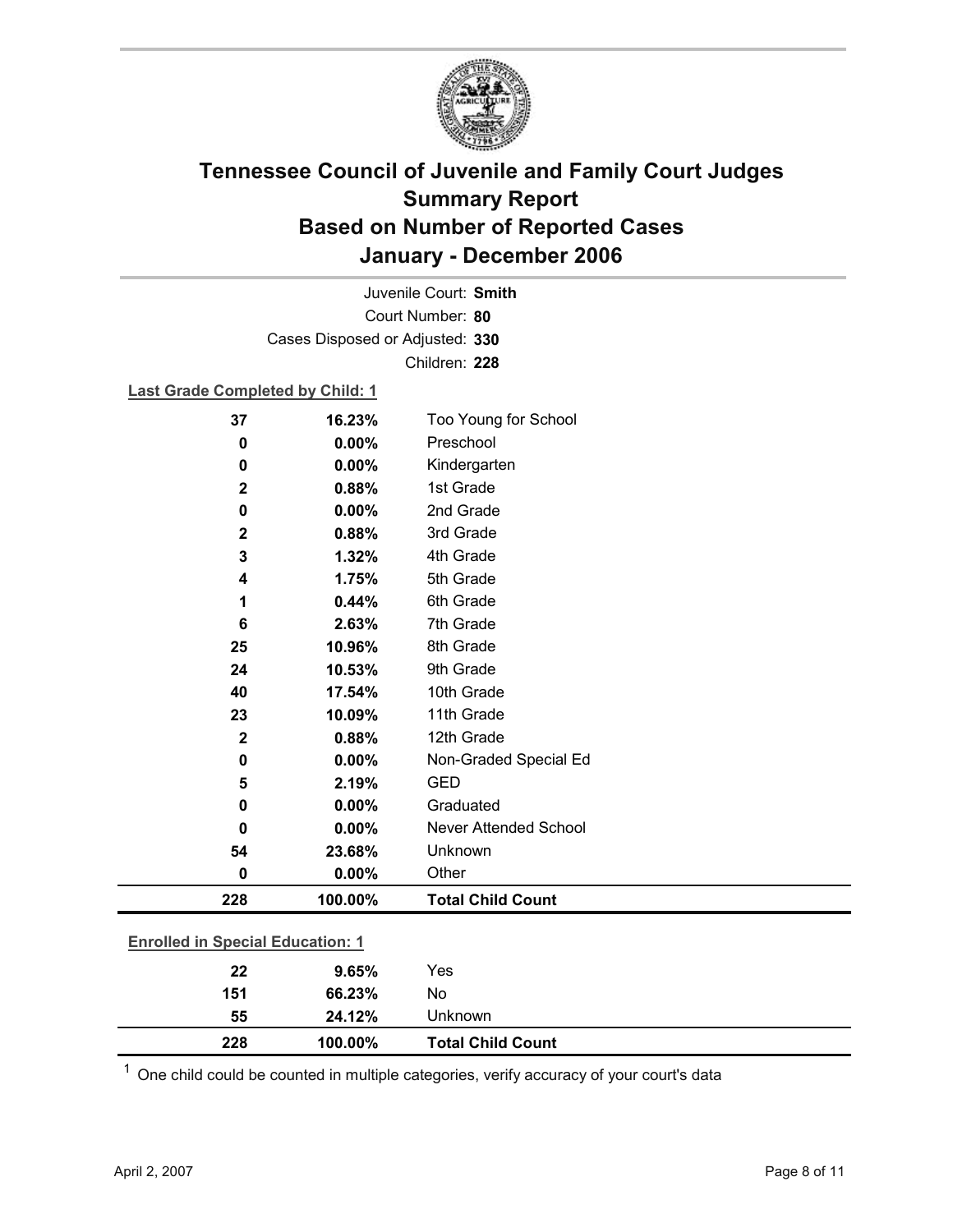

|                              | Juvenile Court: Smith           |                           |  |  |
|------------------------------|---------------------------------|---------------------------|--|--|
|                              |                                 | Court Number: 80          |  |  |
|                              | Cases Disposed or Adjusted: 330 |                           |  |  |
|                              |                                 | Children: 228             |  |  |
| <b>Action Executed By: 1</b> |                                 |                           |  |  |
| 338                          | 90.37%                          | Judge                     |  |  |
| 36                           | 9.63%                           | Referee                   |  |  |
| 0                            | $0.00\%$                        | <b>YSO</b>                |  |  |
| 0                            | $0.00\%$                        | Other                     |  |  |
| 0                            | 0.00%                           | Unknown / Not Reported    |  |  |
| 374                          | 100.00%                         | <b>Total Action Count</b> |  |  |

### **Formal / Informal Actions: 1**

| 105 | 28.07%   | Dismissed                                      |
|-----|----------|------------------------------------------------|
| 9   | 2.41%    | Retired / Nolle Prosequi                       |
| 59  | 15.78%   | <b>Complaint Substantiated Delinquent</b>      |
| 30  | 8.02%    | <b>Complaint Substantiated Status Offender</b> |
| 39  | 10.43%   | Complaint Substantiated Dependent / Neglected  |
| 0   | $0.00\%$ | <b>Complaint Substantiated Abused</b>          |
| 0   | $0.00\%$ | <b>Complaint Substantiated Mentally III</b>    |
| 1   | 0.27%    | Informal Adjustment                            |
|     | $1.87\%$ | <b>Pretrial Diversion</b>                      |
| 0   | $0.00\%$ | <b>Transfer to Adult Court Hearing</b>         |
| 0   | $0.00\%$ | Charges Cleared by Transfer to Adult Court     |
| 41  | 10.96%   | <b>Special Proceeding</b>                      |
| 26  | 6.95%    | <b>Review Concluded</b>                        |
| 57  | 15.24%   | Case Held Open                                 |
| 0   | $0.00\%$ | Other                                          |
| 0   | $0.00\%$ | Unknown / Not Reported                         |
| 374 | 100.00%  | <b>Total Action Count</b>                      |

 $1$  If different than number of Referral Reasons (374), verify accuracy of your court's data.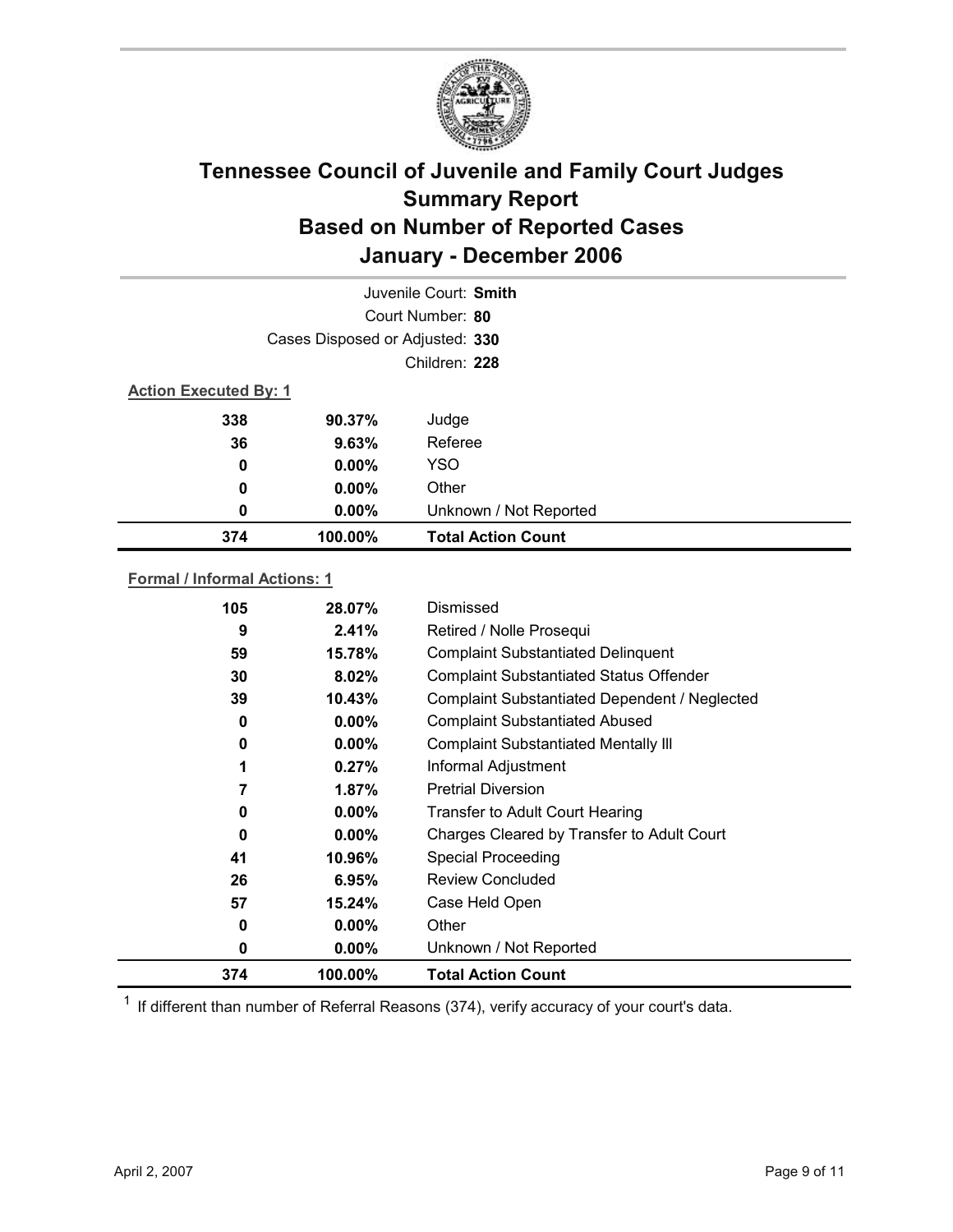

|                                 |                                                       | Juvenile Court: Smith                                |  |  |
|---------------------------------|-------------------------------------------------------|------------------------------------------------------|--|--|
|                                 |                                                       | Court Number: 80                                     |  |  |
| Cases Disposed or Adjusted: 330 |                                                       |                                                      |  |  |
|                                 |                                                       | Children: 228                                        |  |  |
| <b>Case Outcomes:</b>           | There can be multiple outcomes for one child or case. |                                                      |  |  |
| 98                              | 16.96%                                                | <b>Case Dismissed</b>                                |  |  |
| 10                              | 1.73%                                                 | Case Retired or Nolle Prosequi                       |  |  |
| 0                               | 0.00%                                                 | Warned / Counseled                                   |  |  |
| 119                             | 20.59%                                                | Held Open For Review                                 |  |  |
| 26                              | 4.50%                                                 | Supervision / Probation to Juvenile Court            |  |  |
| 1                               | 0.17%                                                 | <b>Probation to Parents</b>                          |  |  |
| 24                              | 4.15%                                                 | Referral to Another Entity for Supervision / Service |  |  |
| 0                               | $0.00\%$                                              | Referred for Mental Health Counseling                |  |  |
| $\mathbf 2$                     | 0.35%                                                 | Referred for Alcohol and Drug Counseling             |  |  |
| 0                               | 0.00%                                                 | Referred to Alternative School                       |  |  |
| 0                               | $0.00\%$                                              | Referred to Private Child Agency                     |  |  |
| 3                               | 0.52%                                                 | Referred to Defensive Driving School                 |  |  |
| 0                               | $0.00\%$                                              | Referred to Alcohol Safety School                    |  |  |
| 0                               | $0.00\%$                                              | Referred to Juvenile Court Education-Based Program   |  |  |
| 7                               | 1.21%                                                 | Driver's License Held Informally                     |  |  |
| 0                               | $0.00\%$                                              | <b>Voluntary Placement with DMHMR</b>                |  |  |
| 0                               | 0.00%                                                 | Private Mental Health Placement                      |  |  |
| 0                               | $0.00\%$                                              | <b>Private MR Placement</b>                          |  |  |
| 0                               | $0.00\%$                                              | Placement with City/County Agency/Facility           |  |  |
| 0                               | $0.00\%$                                              | Placement with Relative / Other Individual           |  |  |
| 11                              | 1.90%                                                 | Fine                                                 |  |  |
| 31                              | 5.36%                                                 | <b>Public Service</b>                                |  |  |
| 9                               | 1.56%                                                 | Restitution                                          |  |  |
| 0                               | $0.00\%$                                              | <b>Runaway Returned</b>                              |  |  |
| 3                               | 0.52%                                                 | No Contact Order                                     |  |  |
| 0                               | 0.00%                                                 | Injunction Other than No Contact Order               |  |  |
| 0                               | 0.00%                                                 | <b>House Arrest</b>                                  |  |  |
| 4                               | 0.69%                                                 | <b>Court Defined Curfew</b>                          |  |  |
| 0                               | 0.00%                                                 | Dismissed from Informal Adjustment                   |  |  |
| 0                               | 0.00%                                                 | <b>Dismissed from Pretrial Diversion</b>             |  |  |
| $\mathbf{2}$                    | 0.35%                                                 | Released from Probation                              |  |  |
| 0                               | $0.00\%$                                              | <b>Transferred to Adult Court</b>                    |  |  |
| 0                               | $0.00\%$                                              | <b>DMHMR Involuntary Commitment</b>                  |  |  |